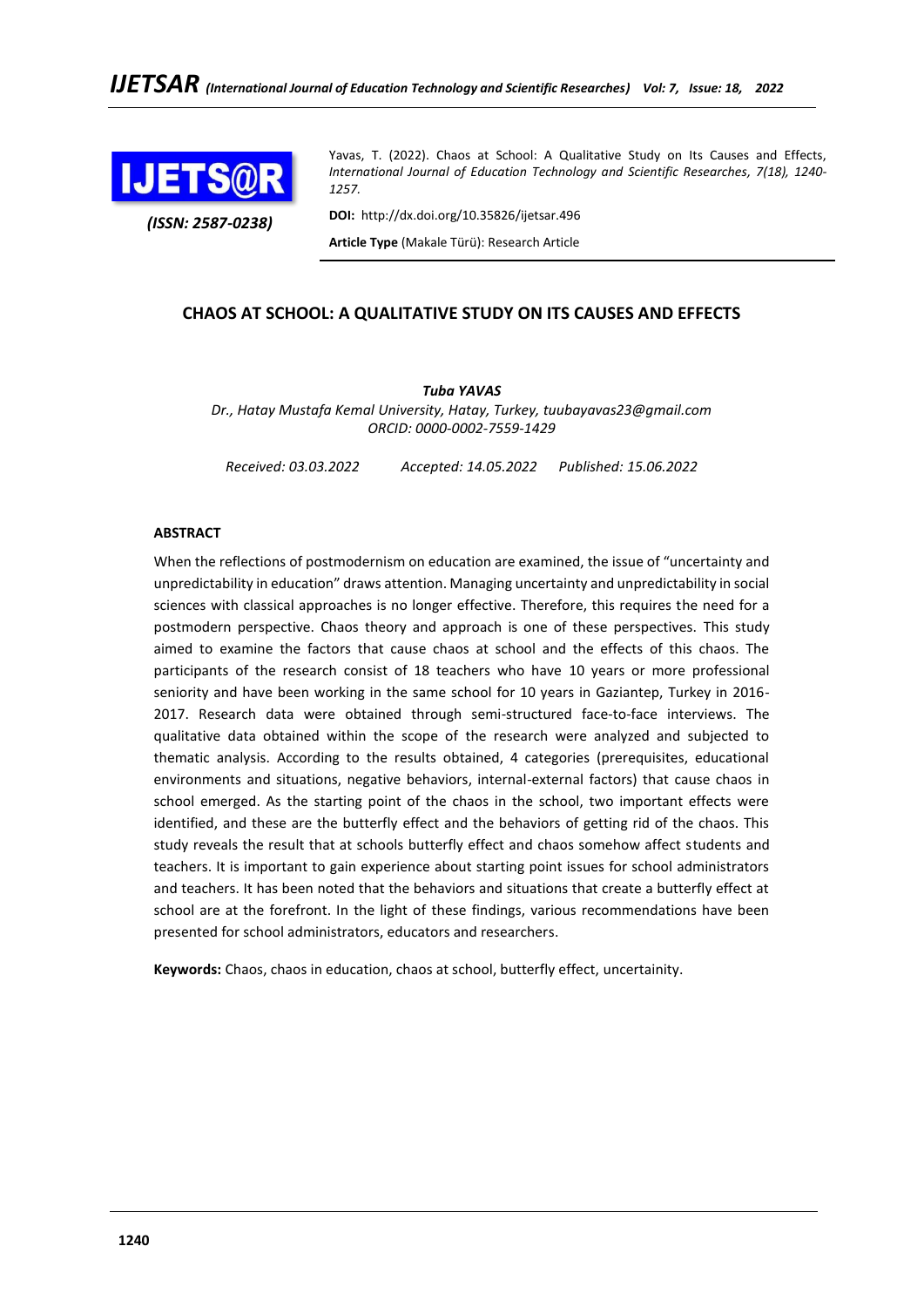#### **INTRODUCTION**

The issue of chaos and complexity in the education can be studied by analyzing the structure of schools, which typically symbolize educational organizations. The fact that schools are a social system brings their dynamic and at the same time complex structure (Khanal, Bento & Tagliabue, 2021) to the agenda. When schools are seen as a tool to reach the educational goals of societies, the necessity of examining the events and situations that occur in schools becomes even more meaningful. This point of view makes it necessary to analyze these events and situations in schools deeply. We need to examine the school from a different perspective in order to determine the real reason behind the problems such as recent incidents and situations of violence in schools (Arslan & Toprakci, 2021; Matsuda, 2021; Messman et al, 2022; Vanner, 2021), student absenteeism (Dag, 2018; Uzun & Kemerli, 2019), school dropouts, loss of teacher's dignity, school security, the decrease in the quality of teaching, and increase in the negative emotions of students and teachers at schools. This point of view is that "small changes lead to big problems". The fact that educational organizations have a complex structure makes such a point of view necessary. This complexity feature of educational organizations is due to the fact that they are full of people (Bolman & Deal, 2003). Because human is complex by nature (biological, intellectual, emotional, spiritual and social dimensions). In today's world, classical theories are not always sufficient to understand and analyze this complex structure of human beings. More contemporary approaches and theories are especially needed (Saylik, 2020) to understand and analyze educational organizations and schools which have a complex structure (Schuelka & Engsig, 2020) in today's conditions. The complexity and unpredictability of human behavior leads to the butterfly effect and chaos theory. Chaos theory stands out as a subject studied by mathematician Henri Poincare and meteorologist Edward Lorenz in the late 19th century (Forgues & Thietart, 2016). While explaining the chaos theory, Lorenz mentioned that it resembles the "butterfly effect" (Parra & Tan, 2021). In this study, the concepts of chaos and butterfly effect are discussed together. Chaos theory has recently come to the fore in social sciences. To understand this theory, one should focus on the concept of chaos. Understanding chaos will also help us understand many aspects of the universe on a small and large scale. Although the concept of chaos is usually perceived as obscurity and unpredictability, among scientists, it refers to a regular disorder in which irregular but similar shapes occur, in short, a confusion with a purpose (Tetenbaum, 1998, p. 25). We can exemplify this as follows: When we look at the crowd of people running around on a crowded street, it seems as if there is a tumult and confusion, but in reality, each of them is moving towards a goal in line with a certain purpose. Chaos theory is a result of natural scientists' discoveries in the field of nonlinear dynamics (Kiel & Elliott, 1996). While even artists are inspired by the complexity of the world (Kappraff, 2019), chaos and complexity in the field of education stand before us as a subject that needs to be emphasized and examined. Thus, the problems in the field of education will be examined with the theme of "school through the perspective of chaos and butterfly effect". In this study, the events and situations that cause chaos and butterfly effect in the school are discussed in terms of revealing the problems in the education.

In this study, the causes and effects of chaos in school are examined. Within this framework, the answers to 2 basic questions were sought: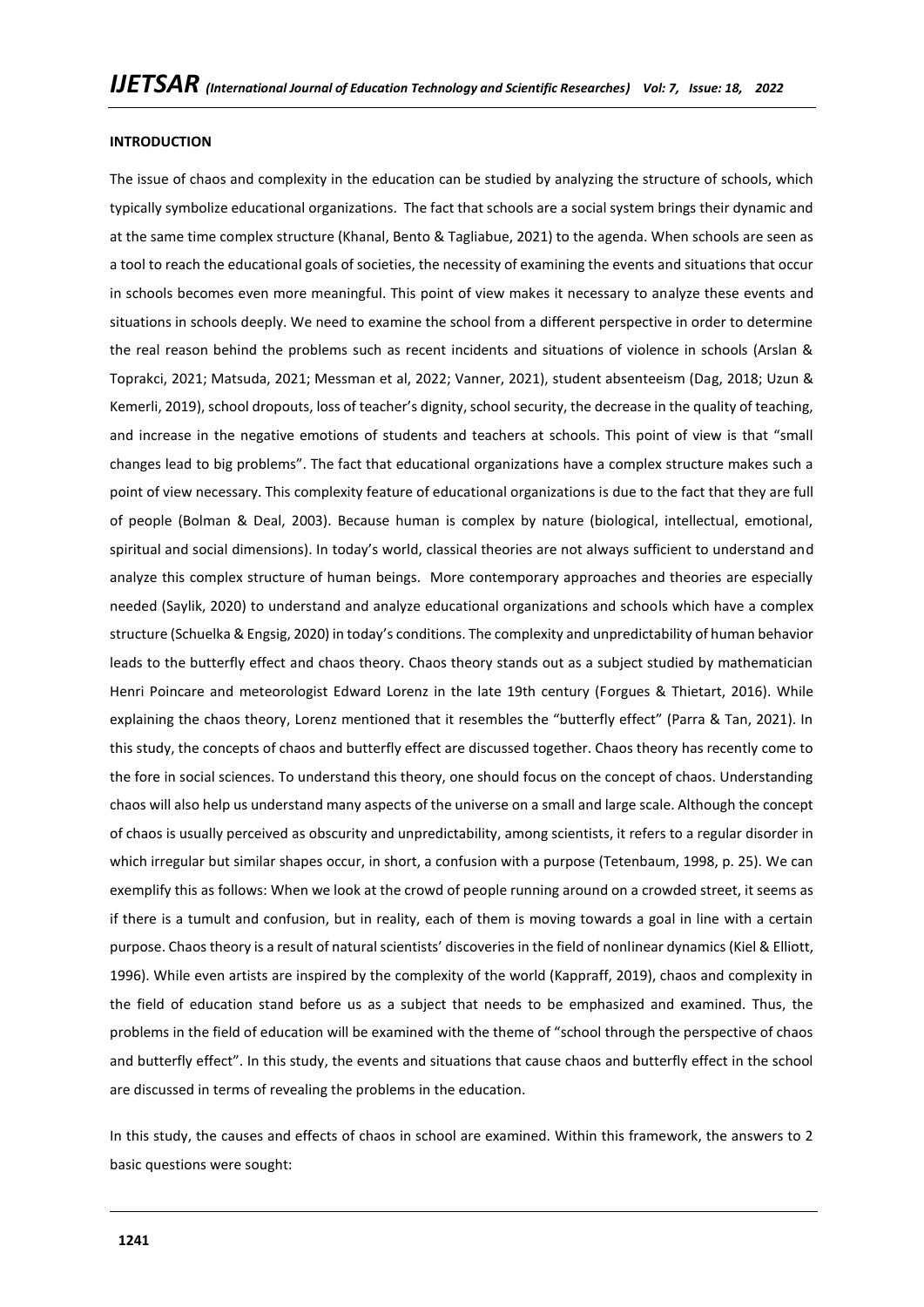- **1.** What are the factors that cause chaos at schools?
- **2.** What are the effects/results of the chaos at schools?

#### **Chaos in Education**

Expressing that chaos theory is an interdisciplinary concept that defines dynamically complex systems (Baker, 1995, p.3), Baker mentioned that an example of this dynamically complex system is the school system. For this reason, schools present a special structure in which chaos theory should be examined. Education is a dynamic structure. Administrators say that big problems do not come with ready packages and ready to be solved. In addition, even if they are very few, there are hints of symptoms of these problems at unexpected times and unexpected places. School administrators run from one crisis to another in their daily work and experience chaos rather than stability. Therefore, school administrators should be ready for unexpected situations in their daily work (Altun, 2001).

Trygestad (1997) stated that definitions of what chaos theory means in education have been made, but its implementations have not been fully studied (Cronbach, 1988; Cziko, 1989; Doll, 1988; Salomon, Perkins & Globerson, 1991). Chaos theory emerged when scientists discovered that ignored random and unexplained situations made sense. Considering the research findings on this subject, chaos in education suggests Loree & Stupka (1993) us; student achievement should no longer be evaluated in the short term by different approaches that improve educational outcomes and often have statistically significant results. Learning is a complex area, and while some components of teaching and learning are understood according to chaos theory, there are many other factors whether the learner is influenced or not (Davis, Smith & Leflore, 2008). In Lorenz's metaphor of the butterfly effect, it is emphasized that a very small change shows a very large change in the long run, depending on the delicate situations in the initial state. This situation is of great interest to the teacher because an unexpected reaction from the teacher in the classroom affects the entire classroom system (Cvetek, 2008).

Learning and thinking are nonlinear processes. Educators should know that confusion and contradictions create environments that are very suitable for creativity (Demirtas, 2006). Einstein emphasized not giving up when he said "the important thing is to keep asking questions". Since the increase time in individual success in education varies, it should be taken into account that success comes or decreases over time. The suggestion of chaos in our educational world is that we should not eliminate unsuccessful students, and over time, improvements can be seen in these students. Chaos theory states that the data obtained through a long process will show significance. In that case, students who are considered unsuccessful may also become successful one day (Loreed & Stupka, 1993). This situation is also called nonlinearity for chaos theory. Therefore, the teacher should set aside the role of the knowledgeable executive person in the classroom and use various pedagogical learning methods for individual learning experiences (Davis et al., 2008). Baker (1995), in his study researching the place of chaos theory in education systems, concluded that the butterfly effect tends to start in schools and school systems in general. In his study, he emphasized that school principals may be affected by a number of events in the decisionmaking process. This may be a decision based on the butterfly effect and thus a seemingly simple one, but indeed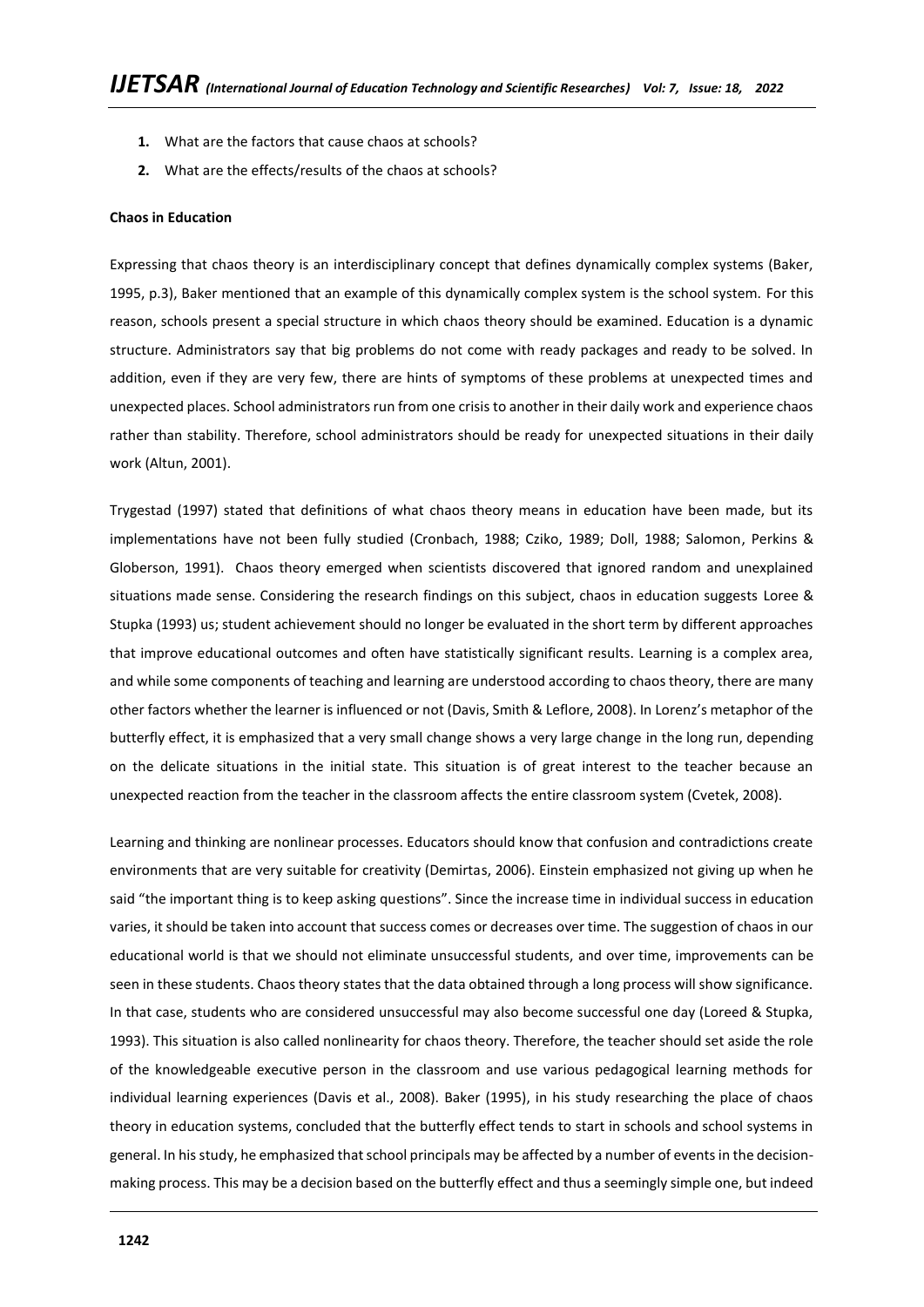it can have a huge impact on result. Events create effects in the form of waves. This influence extends beyond the school system. Many incidents involving the principal can have positive or negative reverberations on the school and school systems from the moment the incidents occur. School principals, who are more flexible and more adaptable, can handle the reverberations and fluctuations of these events.

#### **METHOD**

### **Study Design**

In this study, since it is aimed to research the causes and effects of chaos in school, a case study that is most suitable for the research topic and purpose was used. A case study is defined as "a qualitative approach in which the researcher collects detailed and in-depth information about real life, a current limited system (a situation) or multiple constrained situations in a certain time, and puts forward a situation description or situation themes" (Creswell, 2015: 97). Merriam (2019) stated that the most important feature of the case study is the "limitation of the case". In this study, "chaos at school" is handled as a case. Thus, "chaos as a situation" was examined and tried to be explained wtih the dimensions of "factors causing chaos and effects-results of chaos" at school. These two dimensions are considered as a "cause-effect" relationship. Thus, the causes of the condition and the effects caused by the occurrence of the condition were evaluated together.

### **Participants**

This research was conducted in the 2016-2017 academic years. The participants of the research consist of 18 teachers who have 10 years or more professional seniority and have been working in the same school for 10 years (with criterion sampling) in Gaziantep city, Turkey. "Experience at school" is taken as a criterion. In-depth analysis is the basic approach in qualitative research (Patton, 2014). It is not expected to represent the universe, as generalizations are out of the question. Therefore, the study group is preferred instead of the sample. The interviews started with 8 participants first, and then the number of participants was increased to 18 in order to ensure the diversity of the data and increase the depth. In the analyzes made, it was seen that the data were repeated and sufficient saturation was achieved.

### **Data Collection**

In the case study design, interview, which is one of the data collection techniques, was preferred. A draft interview form has been prepared before starting to collect data. The prepared draft interview form questions were subjected to a detailed examination by two faculty members who are experts in qualitative research methods. In accordance with the expert opinion, the interview questions have been reshaped. In order to obtain information about the quality and adequacy of the questions in the interview form, a pilot scheme was conducted by the researcher with the teachers who were not among the participants. The data obtained during the pilot scheme process were used only in the process of shaping the interview form. As a result of the pilot scheme, the questions in the interview form were rearranged by considering language and expression, fluency, meaning and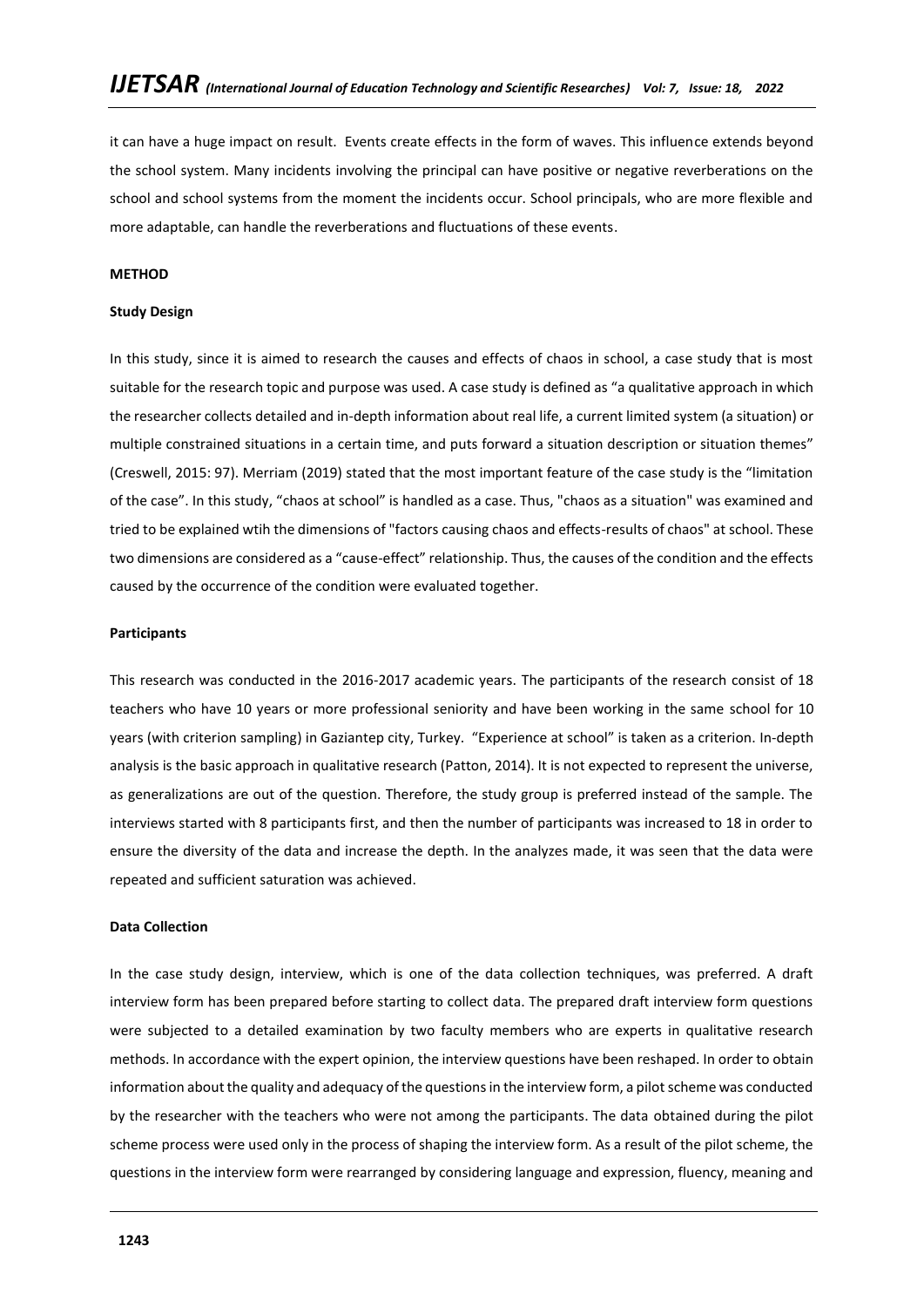context. In the research, a semi-structured interview form consisting of open-ended questions was used to determine the views of the participants. The semi-structured interview form was preferred in order to examine the reasons underlying the answers given by the participants during the interview and to pose new questions to the participants depending on the process.

In the study, 7 questions in the interview form were asked to the participants. During the interviews, additional explanatory questions such as "like what, can you give an example, did you mean that" were asked to the participants in order to examine the superficial parts in depth and to understand them better. Interviews were conducted individually and face-to-face with each participant. The semi-structured interviews were conducted for periods ranging from 25 to 60 minutes. A total of 680 minutes of interviews were conducted.

### **Data Analysis**

The data were subjected to content analysis and continuous comparison technique was used throughout the analysis. The written data was started to be deciphered and then thematic analysis was started. The thematic analysis stages can be summarized as follows: First of all, before the raw data were coded, the interview forms were read repeatedly by two different researchers in the field of education, who knew the qualitative analysis process, without skipping any details. In addition, the dimensions that are important within the scope of the purpose of the research were determined and the meaning of each dimension was tried to be found. In the coding, the words and concepts expressed by the participants were tried to be used as codes as much as possible. However, when the words and concepts used by the participants were insufficient in the coding process, other concepts that could best express the situation/thought were used as codes by the researchers.

In the coding of the data, the line-by-line analysis approach expressed by Patton (2014) was used. Sometimes a word, phrase, or a sentence formed a unit for data analysis. In order to clearly reflect the views of the participants, direct quotations are included from time to time. The decodings made separately by two different researchers were then combined and compared and it was seen that approximately 90% of the compliance was achieved. The consensus among these coders was considered as the internal consistency rate of the research (Miles & Huberman, 1994). The coding took its final form when the data started to repeat and the saturation point was reached (Charmaz, 2006). All codes were combined under sub-themes and main themes were created. The data were classified to be compatible with each other, and sub-themes were determined in this way. After the first draft was completed, the analysis was revised again, the themes that were repetitive or incompatible with each other were reclassified. Thus, a structure consisting of two main themes and six categories has emerged.

#### **Participant Confirmation**

After the face-to-face interviews of 18 teachers who participated in the research were transcribed, they were read and confirmed. Some of the participants made corrections in some of their statements. For the most part,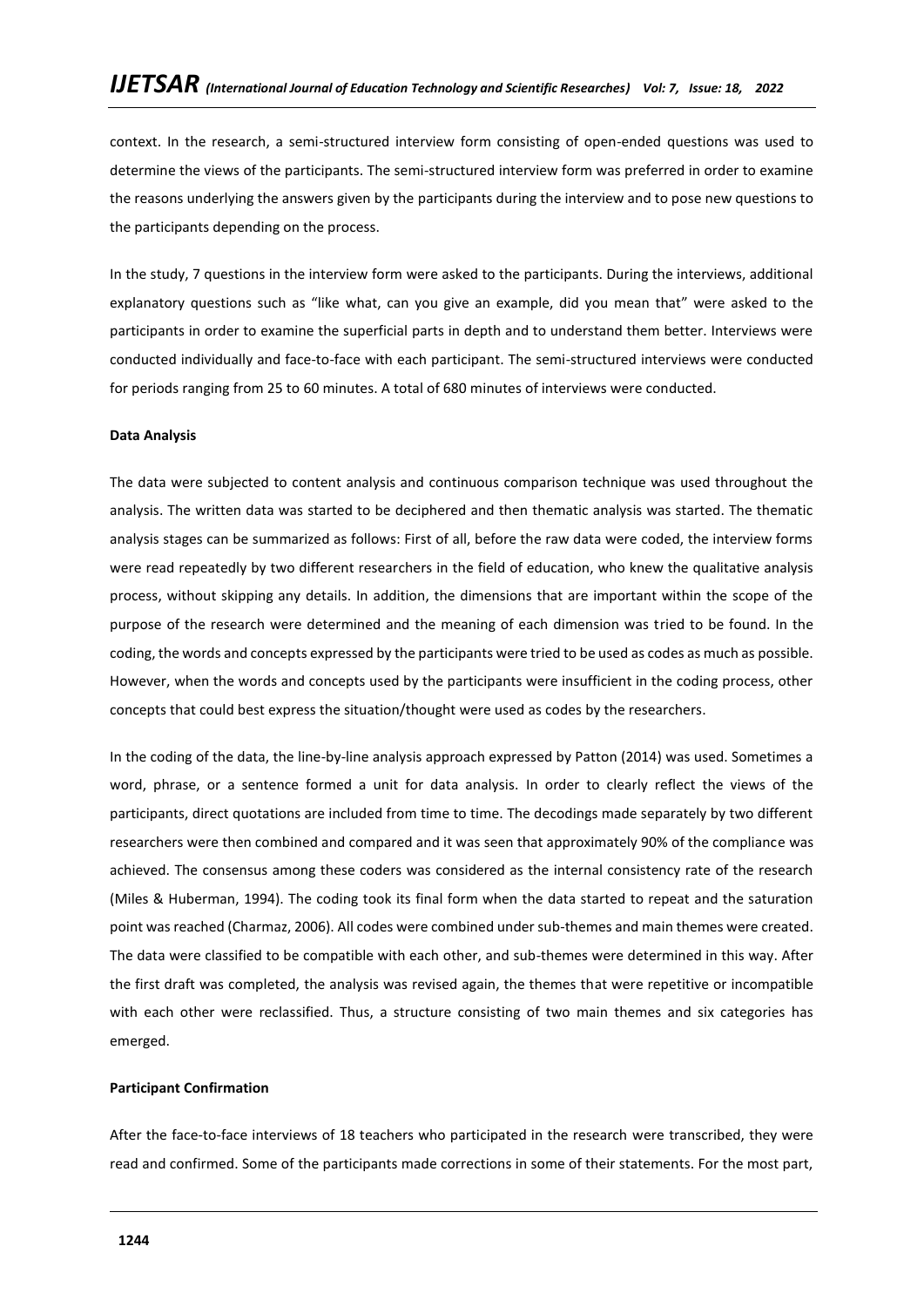the statements are affirmed. During the coding process, all of the participants were reached and they were informed which expressions were coded and how in written forms via e-mail. Participants reviewed the code lists and gave a brief (appropriate/I didn't mean it) feedback. In particular, more feedback has been received on the creation of codes obtained when creating the category "creating a starting point: butterfly effect" ('Well, can this event be a starting point?' was asked and the feedback was received).

## **Position of the Researcher**

The researcher has worked as a school principal and teacher in different schools for 5 years and is in a position to constantly examine school environments. Therefore, he is in a position to know the teacher and student environment. At the same time, he has been teaching graduate-level courses to principals and teachers in the field of education management for about 12 years and has been working with them constantly. The researcher also had the opportunity to observe the schools while collecting the data. The researcher also works on the quantum paradigm, which is thought to be related to chaos, and has two publications on this subject.

### **FINDINGS**

As a result of the content analysis of the data obtained through the interviews, two themes and 6 categories were reached. The first theme; factors causing the formation of chaos, and the second theme is the effects of chaos. The naming of these themes was decided by the deductive method in accordance with the purpose of the study. There were 4 categories (prerequisites, educational activities and environments, negative behaviors and internal-external factors) in the theme of factors causing chaos at school, and 2 categories (creating a starting point: butterfly effect and emerging behaviors) in the theme of the effects of chaos at school. The "prerequisites" category, which appeared on the theme of factors causing chaos at school, and the "creating a starting point: butterfly effect" category, which appeared on the theme of the effects of chaos at school, are interconnected and have similarities. In the figure below, "chaos at school as a case" is discussed.



**Figure 1.** Chaos at School: Causes and Effects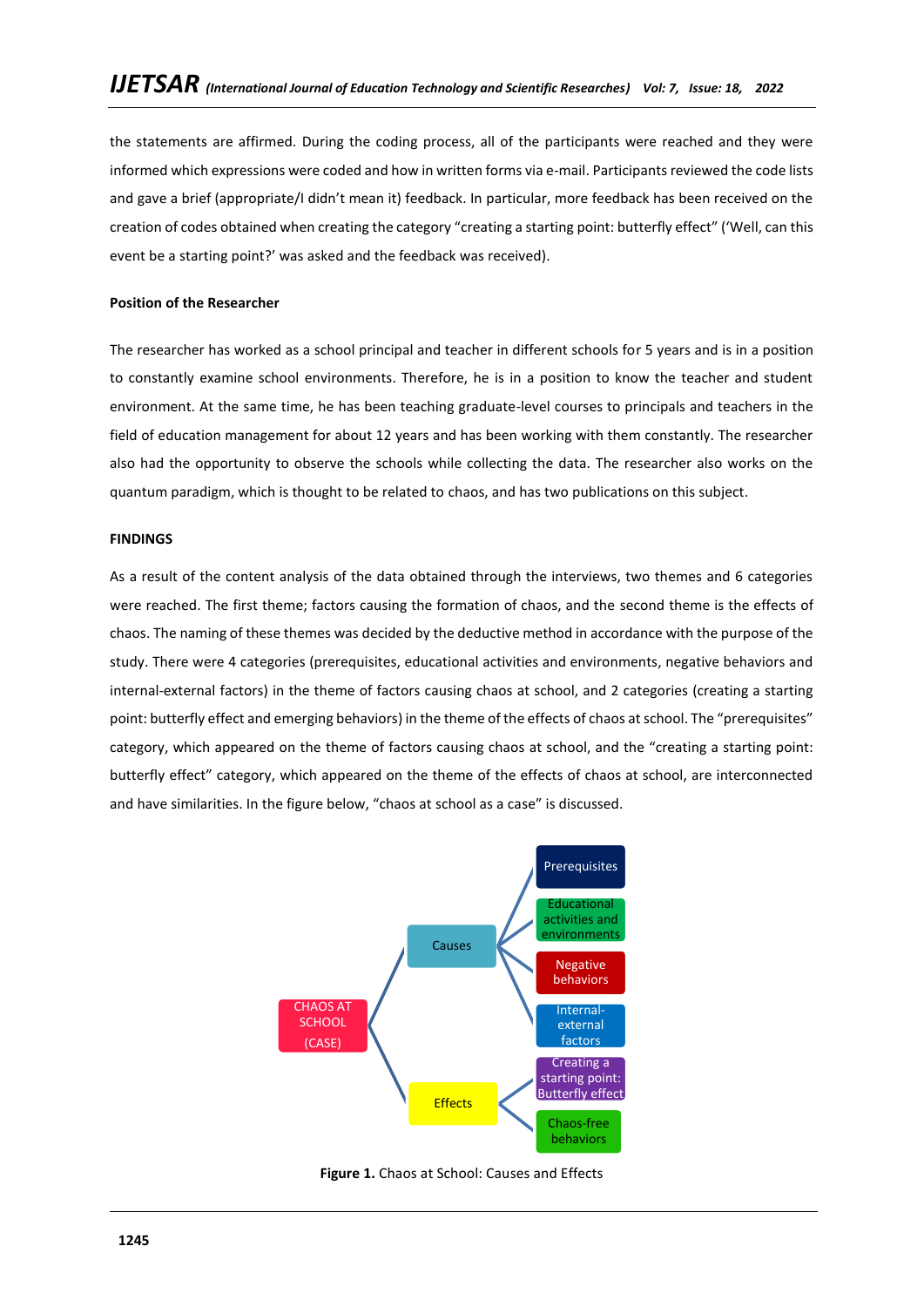As can be seen from Figure 1, chaos at school has been treated as a situation. Accordingly, 4 categories that cause chaos in the school (prerequisites, educational activities and environments, negative behaviors and internalexternal factors) and 2 categories created by chaos in the school (creating a starting point: butterfly effect and chaos-free behaviors) attract attention. Almost all of the categories that appear in this figure are related to each other. This relationship is like a cause-and-effect relationship. For example, the prerequisites and butterfly effect categories are in a cause-effect relationship with the chaos-free behaviors category. Educational activities and environments and negative behaviors also have a cause-effect relationship. But each category reflects its relevant codes according to its own characteristics. For example, the "mislearning" code has been considered as a code both at the level of factors causing chaos at school and at the level of effects caused by chaos at school. This code draws attention as both a cause and an effect. Teachers evaluated this code both as a reason that creates a starting point with the butterfly effect feature and as an effect that occurs in the educational environment. The themes, categories and codes that emerged in line with the findings are given below as a table (1-2).

| Table 1. Factors Causing Chaos (Theme I) |  |
|------------------------------------------|--|
|------------------------------------------|--|

|              | <b>Category I: Prerequisites</b> | <b>Category II:</b> Educational Activities and | <b>Category III:</b>      | Category IV: Internal    |
|--------------|----------------------------------|------------------------------------------------|---------------------------|--------------------------|
|              |                                  | Environments                                   | <b>Negative Behaviors</b> | and External Situations  |
| <b>CODES</b> | Physical conditions              | Failure                                        | Violence                  | Environmental            |
|              | Contagious effect                | <b>Mislearnings</b>                            | Absenteeism               | Cultural                 |
|              | Individual differences           | Miscommunication                               | The Spread of             | <b>School Management</b> |
|              | <b>Readiness</b>                 | Lack of Belonging                              | Undesirable               | Parent                   |
|              | Lack of planning                 | Teamwork-Failure to Act Jointly                | <b>Situations</b>         | System                   |
|              |                                  | Non-Adoption                                   | Abuse                     |                          |
|              |                                  | Non-identification                             | Late arrival to class     |                          |

As can be seen in Table 1, according to the teachers, there were 4 categories and 21 codes that caused chaos in the school. It is seen that the factors causing chaos in the school are "prerequisites, educational activities and environments, negative behaviors and internal-external factors". The codes that constitute each category are also specified under the categories.

| Table 2. The Effects of Chaos (Theme II) |  |
|------------------------------------------|--|
|                                          |  |

|              | <b>Category I:</b> Creating a starting point: Butterfly effect | <b>Category II:</b> Chaos-free behaviors |
|--------------|----------------------------------------------------------------|------------------------------------------|
|              | Inability to learn                                             | Tenacity                                 |
|              | Mislearning                                                    | Labor/ effort                            |
|              | Waste of time                                                  | Perpetuity                               |
|              | Infestation                                                    | Dialogue/communication                   |
| <b>CODES</b> | <b>Consciousness</b>                                           | Exploring                                |
|              | Giving importance                                              | Teamwork-Act Jointly                     |
|              | Giving value                                                   | Help/support                             |
|              | Adoption                                                       |                                          |
|              | Key point and critical touch                                   |                                          |

As can be seen in Table 2, the effects of chaos in the school are classified into 2 categories and 14 codes according to the teachers. It is seen that the effects of the chaos that occurred in the school are called as "Creating a starting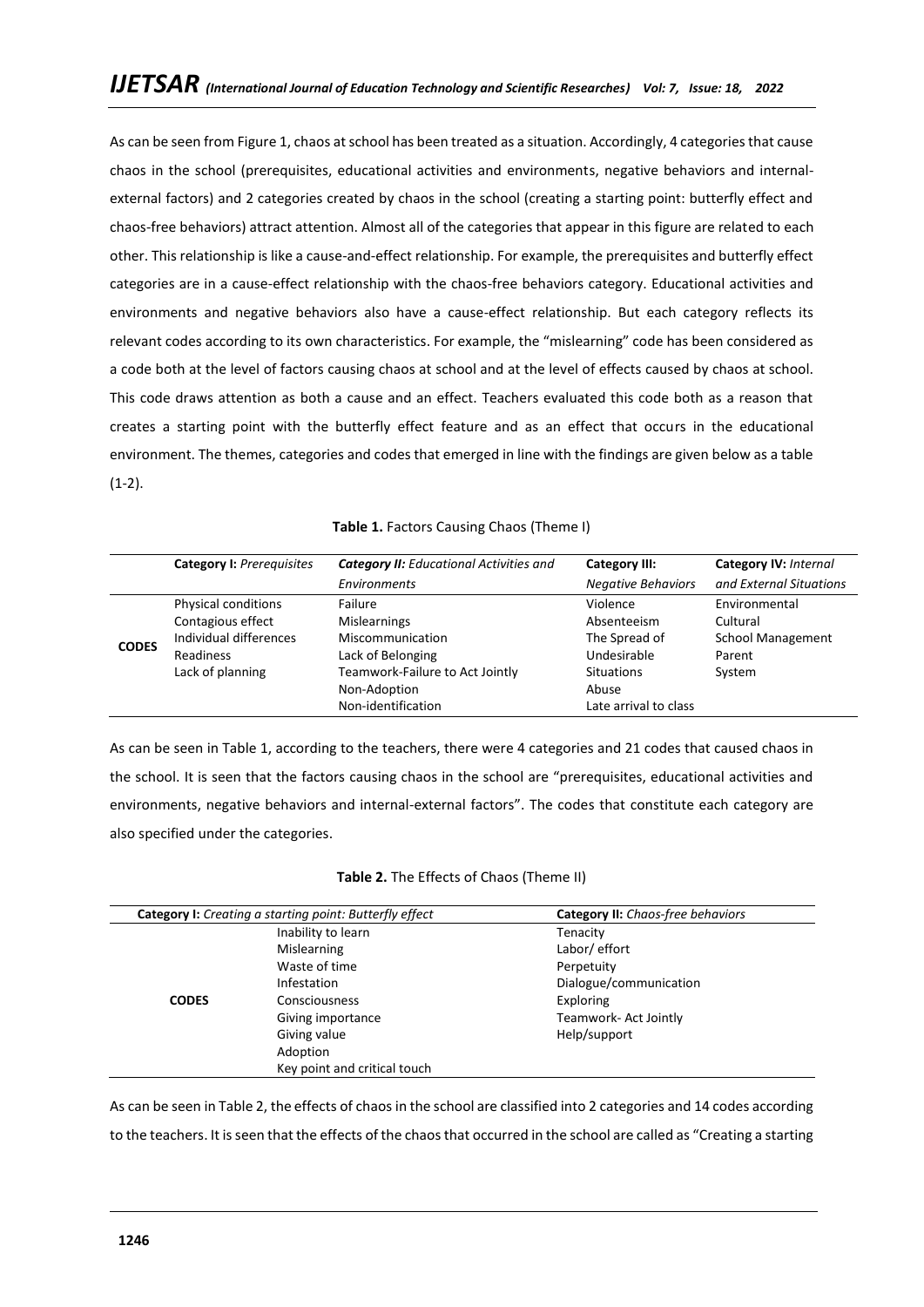point: Butterfly effect and chaos-free behaviors". The codes that make up each category are also specified under the categories.

## **Theme I: Factors Causing Chaos**

In this theme, the factors that cause chaos in the school are discussed in 4 categories as "prerequisites, educational activities and environments, negative behaviors and internal-external factors".

## **Prerequisites**

The first of the factors that cause chaos in school are the conditions that create prerequisites. It has been revealed that the "prerequisites -related situations" that cause chaos in school are caused by pre-education factors such as "physical conditions, contagious effect, individual differences, readiness and planning".

Overcrowded classrooms are a fact of our country. In the interviews, the participants stated that healthy and balanced communication cannot be done in crowded classrooms. For example, one of the teachers T1:

*…* I taught 1st grade in a class of 67 people. Due to the crowd, I did not have the opportunity to deal with some students adequately." he states. Because of this, s/he states that some of his/her students are not able to reveal their potential... "... I witnessed that some students from that class did not continue their school life. In a crowded environment, either hardworking or naughty students attract more attention. (T1)

One of the situations that creates chaos in the school is behaviors that have contagious effects. This contagious effect is manifested in the prejudices felt at school. T2 from the participants stated that prejudices can create chaos situations:

… A student who encounters bad examples in his first experiences develops a phobia towards school. In addition, the child shows this approach to school and every factor that reminds him of the school. Over time, these experiences cause behavioral disorders in the child. A "self-fulfilling prophecy" takes place, as behavioral disorders will show a negative response. This greatly shapes the child's perception of school. (T2)

It has been revealed that a negative situation in this category has a contagious effect. A student crying at school can cause another student to cry. This effect has been called as contagious effect. Participant T3 stated that one of her/his students started to cry because s/he was afraid of the health professionals who came for the vaccine, and the other students who saw this started to cry as they were affected negatively. T17, one of the teachers, drew attention to the importance of the student's preparation from home to school, from the garden gate to the first entrance of the school. "… for example, seeing a child crying when s/he enters school." (T17)

... School administrators should work on this issue. They should try to make the first day of school fun. The student turns inward, approaches with fear, becomes irritable because he cannot express himself, does not use the tools correctly, breaks his pencil, may show a tendency towards violence... In short, in order to change the results, it is necessary to make the beginnings properly. (Teacher 12).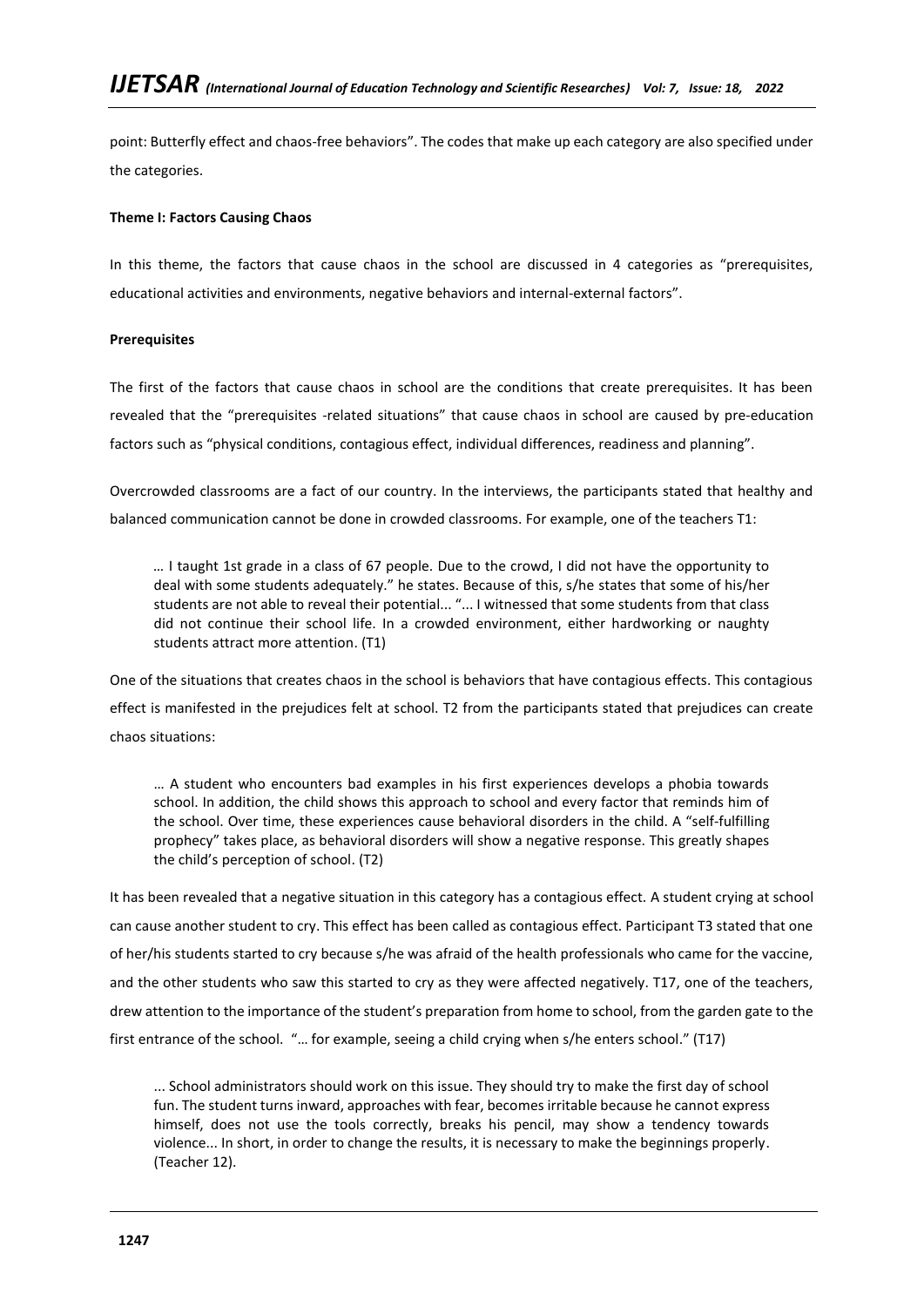(S/He stated that the last sentence did not belong to her/him, and that it was a quote without specifying the source..) In this category, it is seen that prejudices have a "contagious" effect.

Individual differences can negatively affect the learning environment. Every human being has been created with differences, from tone of voice to fingerprints, from understanding to intelligence. Therefore, each person's learning style and speed is different. The abundance and diversity of these differences also affect learning.

"… I think the fact that all individuals are different is the situation that starts the chaos. The differences are not detected, the education system is not suitable for this. Everyone's reaction will be different." (T3)

Regarding this, one of the teachers

… for example, I think that inclusive education creates an environment of chaos. I believe that every student can be educated... ...When the teacher separates the hardworking students from the lazy and behaves differently, s/he creates an atmosphere of chaos, and the inclusion student causes chaos with his vicious behavior. (T4).

Teachers see individual differences arising from students in this way as situations that cause chaos. The lack of readiness of the students or the lack of the same readiness level can also create chaos in terms of education. Some of the teachers mentioned that while students with high readiness in the classroom stand out, students with less readiness can fall behind. They interpreted this situation as the beginning of chaos.

"A student with incomplete knowledge has difficulty following the class, cannot keep up with the speed of learning with her/his friends." (T14)

Teachers also mentioned emotional readiness. In particular, they mentioned the behavior of students who are not ready for "love" and "interest".

There are significant differences between students who are interested in the course and students who are not interested in the course. This is also felt in the classroom environment. Students who are uninterested during the lesson show more undesirable behavior. (T10).

"I see very noticeable behavior of students who do not like school. In the classroom, they attract attention with a word or behavior that disrupts the order of the lesson. This can also clutter the peaceful environment." (T5)

The plan is an essential prerequisite for education. A good plan is essential in order to predict and prevent sudden situations and not to waste time. Encountering many situations that are not calculated otherwise can be a prelude to chaos.

# **Educational Activities and Environments**

Inability to learn or mislearning is also one of the chaos situations that the participants stated that they experienced. T5 of the participants stated that the efforts of families to teach children to read and write before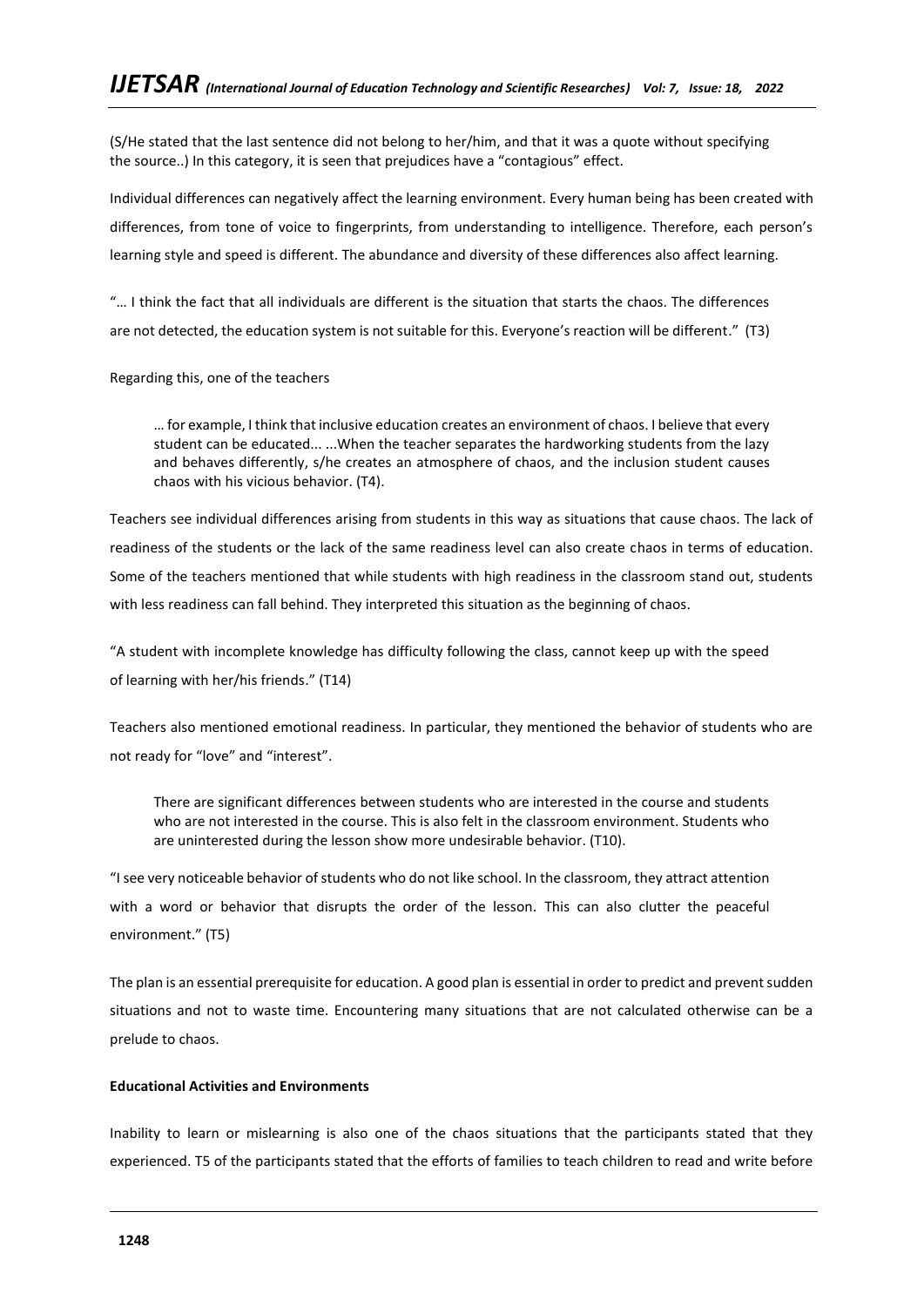they start the 1st grade create chaos. He states that teaching in the system is "sound-based" and that families teach children letters according to how they are pronounced, which hinders teaching. "Rebuilding something on a foundation that has been laid wrong causes strain and stress." Failure to establish adequate and healthy communication is important for students to adopt the school-class, identify themselves and feel belonging. Participants state that when these do not happen, negative behaviors begin to emerge and chaos situations occur. They state that when adoption and belonging occur, harmony and participation are achieved and teamwork emerges.

### **Negative Behaviors**

In this category, it has been stated that undesirable situations such as abuse, violence, absenteeism and late arrival to class create an environment of chaos. T5, one of the participants, said that s/he had to give toilet permission to a student with diabetes every time, this situation was abused by other students, and s/he was faced with complaints such as "Do we have to be sick too" for permission, and s/he stated that the requests for leave, even by students who do not need them at all, have come to such a level as to disrupt the course flow. In this sub-theme, the participants stated that similar chaos situations can occur, with the prevalence of negative behaviors such as abuse, violence, absenteeism and late arrival to class.

…I have a student with diabetes. I have to give toilet permission. Over time, I realized that this situation attracts the attention of other students, and they also ask for and use time off with various excuses for illness. When I don't allow them, they can verbally abuse their friends whom I allow. This situation created a chaotic situation in the classroom after a while. (T5)

… "When I don't warn the late student, the number of late comers starts to increase. In this way, undesirable behavior in the classroom begins to increase. Students start talking more among themselves." (T9)

In this category, it can be realized that negative behaviors trigger and reveal negative behaviors. This raises the need for a positive environment and desirable behavior in the classroom.

## **Internal and External Factors**

In this category, it is seen that factors such as environmental, cultural, school management, parents and system can also cause chaos. T2, one of the participants, states that as a result of the research he conducted on a student who was harmful to the environment and prone to violence, he learned that his mother got married at a young age, the child was raised unconsciously, and that the child was exposed to violence in the family. After T2 pointed out the importance of detecting individual differences, he stated that the structure of the system was not suitable for this. It has been stated that the fact that the school administration's having an unfair management approach also causes chaos.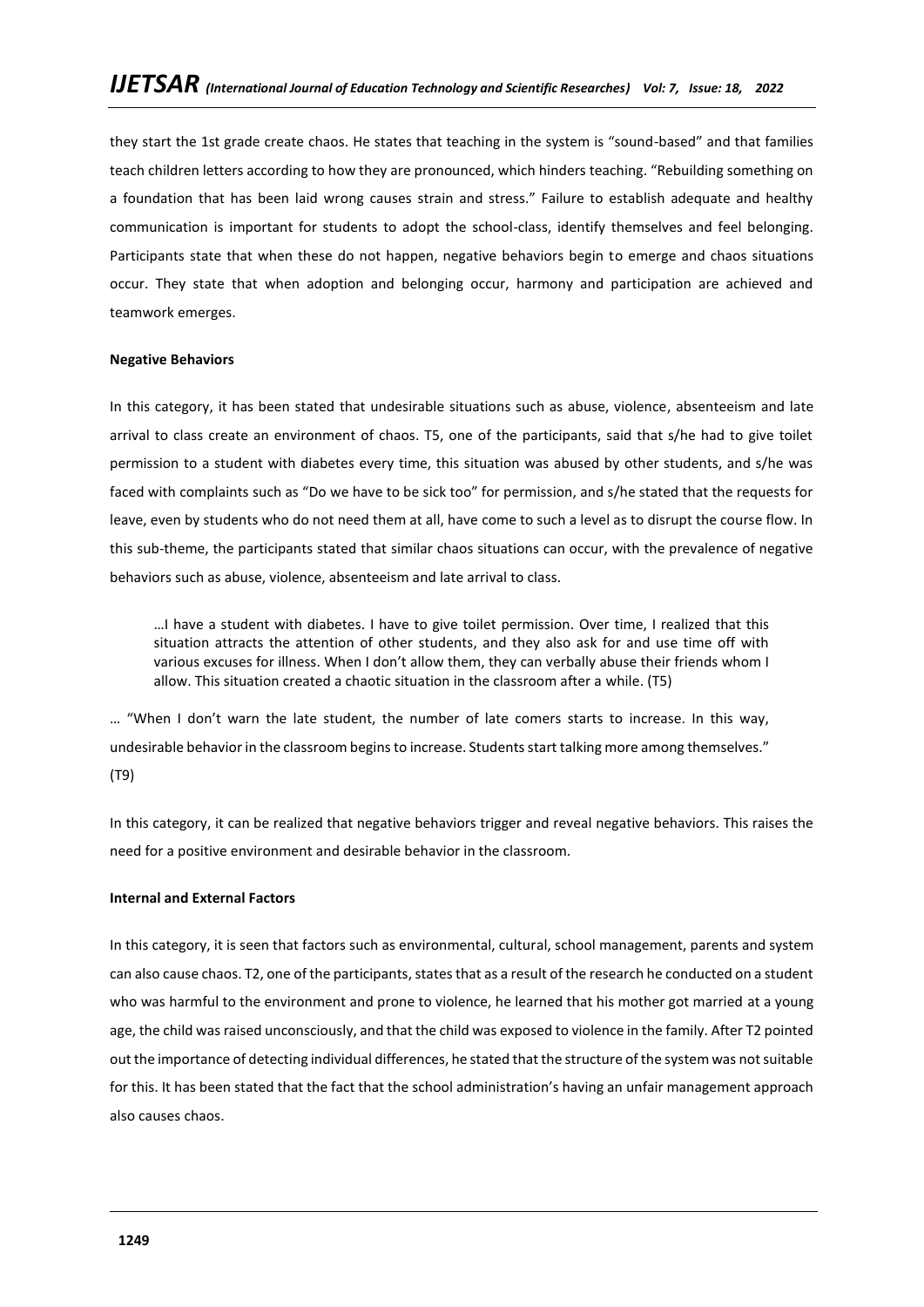…When the school principal favors some teachers, an atmosphere of gossip begins to form. This can cause chaos. Some teachers cannot accept this situation and be negligent to their duties. The school principal can be more autocratic with these teachers. (T7)

…Sometimes, students can behave in a culture specific to their own culture in the classroom or during break. For example, a male student of mine never spoke to his girlfriends and was criticized by his girlfriends. Her boyfriends would also make fun of this student. From time to time there would be conflict between these students and the student I was talking about. (T11)

## **Theme II: The Effects of Chaos**

The effects of the chaos in the school classified in two categories. These are *the creating a starting point: the butterfly effect and the chaos-free behaviors*. Creating a starting point: Negative features such as "mislearning, inability to learn and waste of time" which are in the butterfly effect category, and "tenacity and labor-effort behaviors" which are in the category of chaos-free behaviors can be associated with each other. Because it has been determined that these negative features can be managed with these positive behaviors. Teachers expressed this association while describing the events. The categories in this theme are explained in order below.

## **Creating A Starting Point: The Butterfly Effect**

In education, sometimes situations such as inability to learn-mislearning, waste of time can have a chain effect. T1 of the participants states that "on a meeting with the family of a student who has a habit of being late, his/her parents asked for permission by saying "forgive us", but being late for class increased among the other students who saw that there was no reaction to this student who was late. T8 of the participants stated that there was a student who cursed, that this behavior started to be seen in other students over time, and that he had to warn the students constantly, which caused a waste of time, and that he had time problems in complying with the program.

A person's awareness, caring (or being cared for), and valuing about a subject can have great positive or negative effects on the future. T15, one of the participants, stated that when a student whose father was a drug addict and whose mother was a prostitute was about to drop out of school but they made him/her feel valued by enabling him/her to research the lives of people in similar situations. S/He stated that the child decided to continue his/her education, that his/her mother had never been informed of this situation, and thus they made the student feel valuable.

…The student was an absentee for the first time. I was wondering why s/he's absent. Then I contacted the school administration, found out about his/her parents' situation. I can't tell you how I felt at that moment (Feeling emotional, eyes filled). I'm glad I checked it out, I said to myself. Otherwise we would have lost that child. (T15)

Making the critical touch on a key point in education can change many beginnings. T4, one of the participants, stated that after the death of one of the third-year students, s/he observed that s/he started to regress in classes and became withdrawn. Thereuopn, s/he stated that the student's failure situation disappeared a few months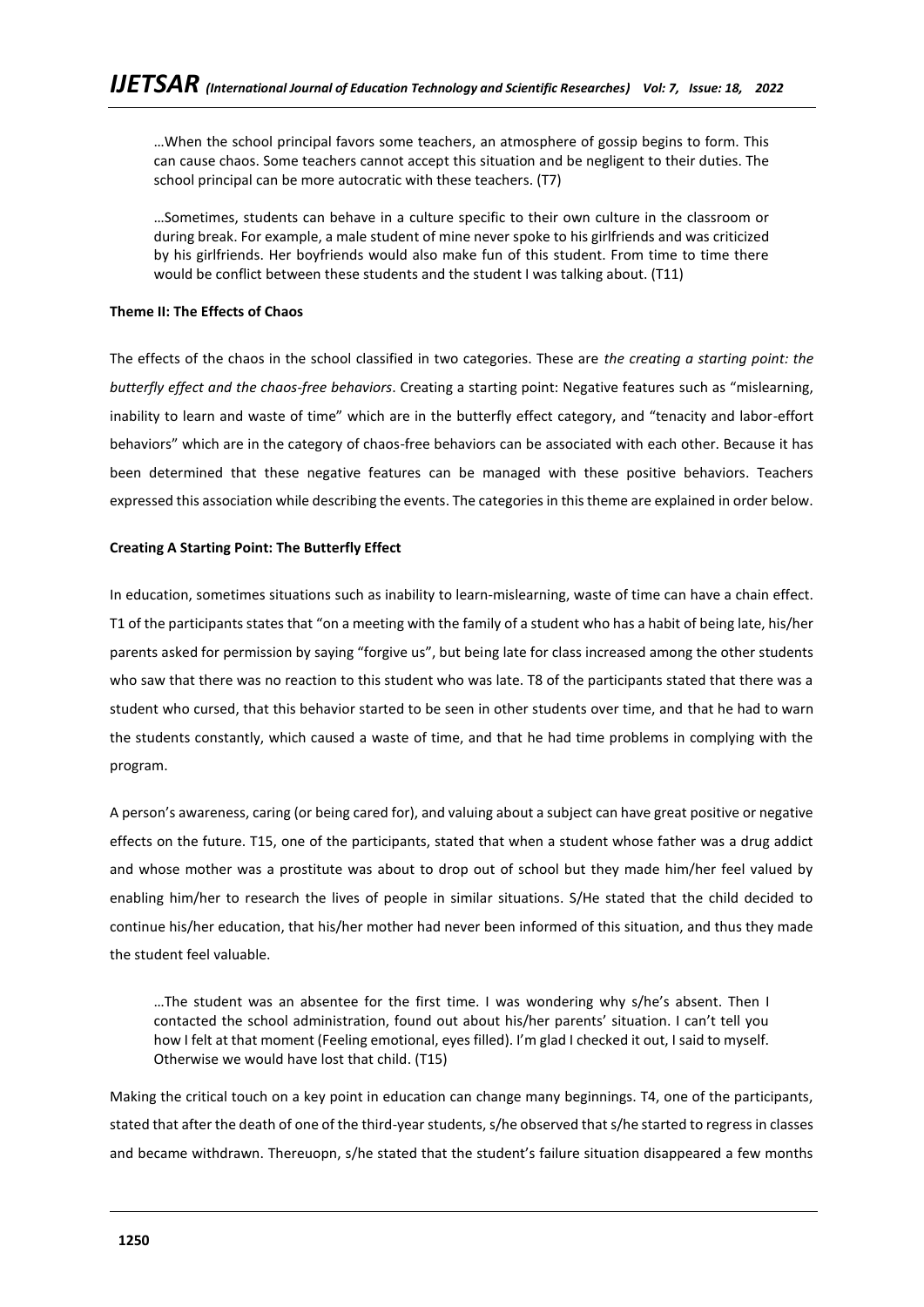after placing him/her in another class where s/he could make new friends. It seems that critical touches to the key point give positive results.

## **Chaos-free Behaviors**

In this category, it is generally seen that the behaviors such as *labor, effort, tenacity, more dialogue and communication, teamwork, acting jointly, help and support* come to the fore. T2, one of the participants, states that s/he cooperated with the parents of a student who was inclined to violence and harmed his/her friends and environment. In her/his interview, s/he stated that s/he learned that the student was exposed to violence at home and after that s/he recommended the parents to resort to punishments other than beatings, by this way the tendency of violence in the child decreased with the cooperation of the parents by following this advice. T1, another of the participants, stated that s/he put more effort so that a student who failed in the class two years in a row would not fail in the class again, thus helping the student to be successful in passing the class. Years later, the same student came to visit him/her and said, "If I had failed the class that year, my father would have taken me out of school, but now I am an accountant".

It is seen that the participants resort to overcoming and eliminating the situations that create chaos in education by labor, effort, tenacity, more dialogue and communication, perpetuity, teamwork, acting jointly, help and support. In this sub-theme, it was concluded that it is necessary to start well in order to change the results. Critical touches to a key point in time can lead to very different results for the future.

## **CONCLUSION and DISCUSSION**

The main question of this study is about what problems in education are caused by the events and situations that cause chaos and butterfly effect in the school. In the light of this basic question, data were collected through face-to-face interviews with the teachers and the results were reached in the light of these data. The first purpose of the study is to determine the factors that cause chaos in the school, and the second purpose is to determine the effects and consequences of the chaos that has occurred in the school. This study, which was carried out in line with these two purposes, also revealed some problems in education. In this study, "chaos at school" was handled and analyzed as a case. The results of this study have a feature emphasizing that the butterfly effect and chaos theory at school are issues that should be taken into account for teachers. When the results are examined, it also gives information about the question 'what is going on at school? from the teachers' point of view. In this context, this study is important in terms of revealing that simple words, attitudes, behaviors, events or situations that we do not care much about lead to results that we never thought about.

The chaos theory, which started to be examined based on the problem of this study, was tried to be explained in the field of social sciences (Akcin & Zengin, 2020; Aricioglu & Karabiyik, 2019) and started to be examined in the field of education as well. Studies on chaos theory and butterfly effect in education (Ge et al., 2021; Goksoy, 2020; Erturk, 2012; Kearns, Gallagher, & Cronin, 2021; Klasen & Lingard, 2021; Ly et al., 2021; Parra & Tan, 2021; Seven-Sarkaya & Cobanoglu, 2020; Sarigoz, 2022; Schuelka & Engsig, 2020) have led to various perspectives and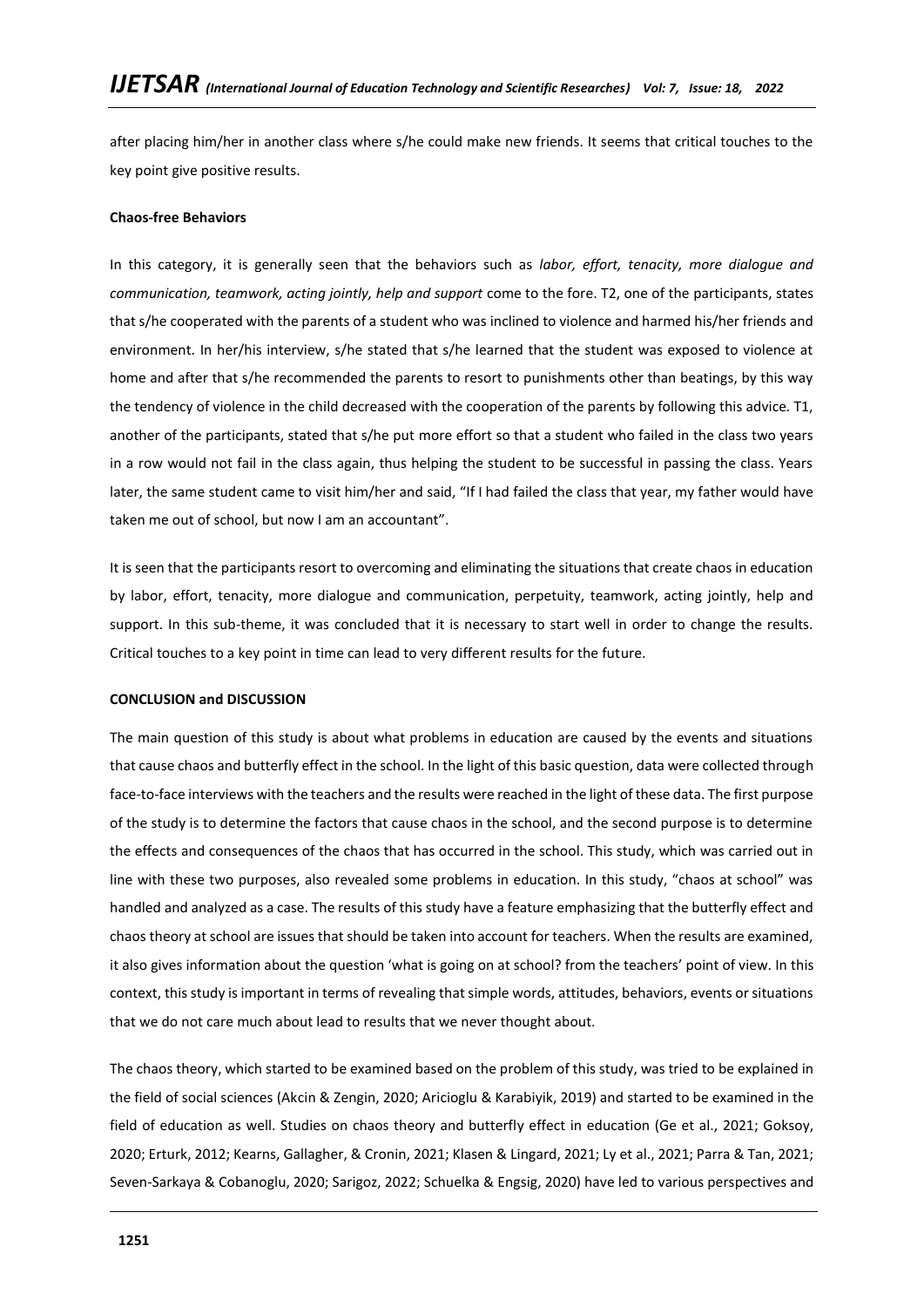recommendations in the field of education. In this study, especially the situations and events that cause chaos in the school and create the butterfly effect were examined. Then, the effects of these situations and events were analyzed. Thus, the aim of establishing a basis for understanding and explaining behavior patterns in school and in the classroom has been achieved.

The categories of "*prerequisites and creating a starting point: butterfly effect*" that emerged as a result of the study are similar to Baker (1995)'s *initial ripple effects and emotional ripple effects* categories. Although there is a very long time period in between, it can be said that Baker's study in 1995 and this study, which was conducted in 2017, have some common features in this sense. Based on this knowledge, it can be said that some aspects of chaos theory do not change from time to time. Goksoy (2020) also identified "misleading knowledge and skills" in the butterfly effect category in his study with school administrators on chaos at school. In this study, it was concluded that mislearning creates a butterfly effect. This shows that mislearning in the education process is an issue that should be taken into consideration seriously. Mislearning can lead to irreparable results in the future. One misconception of a student can have serious consequences for his or her future. Baker (1995), in his research on chaos in school, concluded that the butterfly effect is caused by decisions rather than behaviors. However, in this study, the behaviors that cause the butterfly effect came to the fore. When trying to reach a basic result in line with the purpose of the study, the concept of "learning", which is the key issue in the education process, comes up. Student learning constitutes the ultimate goal in education. For this reason, the factors that provide learning and prevent learning are considered as the issues that are taken into account to study and explain chaos in school in this study. When teachers explained the chaos in the school, they first perceived the "crowded classrooms" as an obstacle to learning and evaluated it as the factor causing the chaos. Overcrowded classes are expressed as a fact of some societies. It has been determined that the participants consider physical conditions such as crowded educational environment, contagious effect or individual differences, readiness or lack of plans as prerequisites that cause chaos in education. The class is defined as an open and nonlinear system and is characterized by a set of complexity, unstability and unpredictability variables (Trygestad, 1997, p.8). For a good educational environment, such pre-education conditions must be in the best condition. One of these conditions is the elimination of uncertainty (Baranowski, 2017).

The fact that students feel safe and comfortable in the classroom environment may also depend on the elimination of uncertainties in the classroom environment. Tise (2021) expressed the importance of reducing this uncertainty in the classroom environment with the uncertainty reduction theory. One of the ways to reduce the uncertainty could be the introduction of short-term rather than long-term plans (Su, 2021) in terms of learning goals in education. The concepts of unstability, unpredictability and uncertainty in chaos theory can be thought of as interrelated in this sense. Teachers also see imislearning, inability to learn, and failure as chaos situations. Individual learning has a variable and unpredictable feature (Trygestad, 1997, p.8). In this case, mislearning and failure to learn is like defining and examining an unpredictable process. Sometimes lack of communication, sometimes not adopting the school-class, and not feeling of belonging also lead to situations of chaos. The healthy communication established with the students will create a sense of belonging by making the student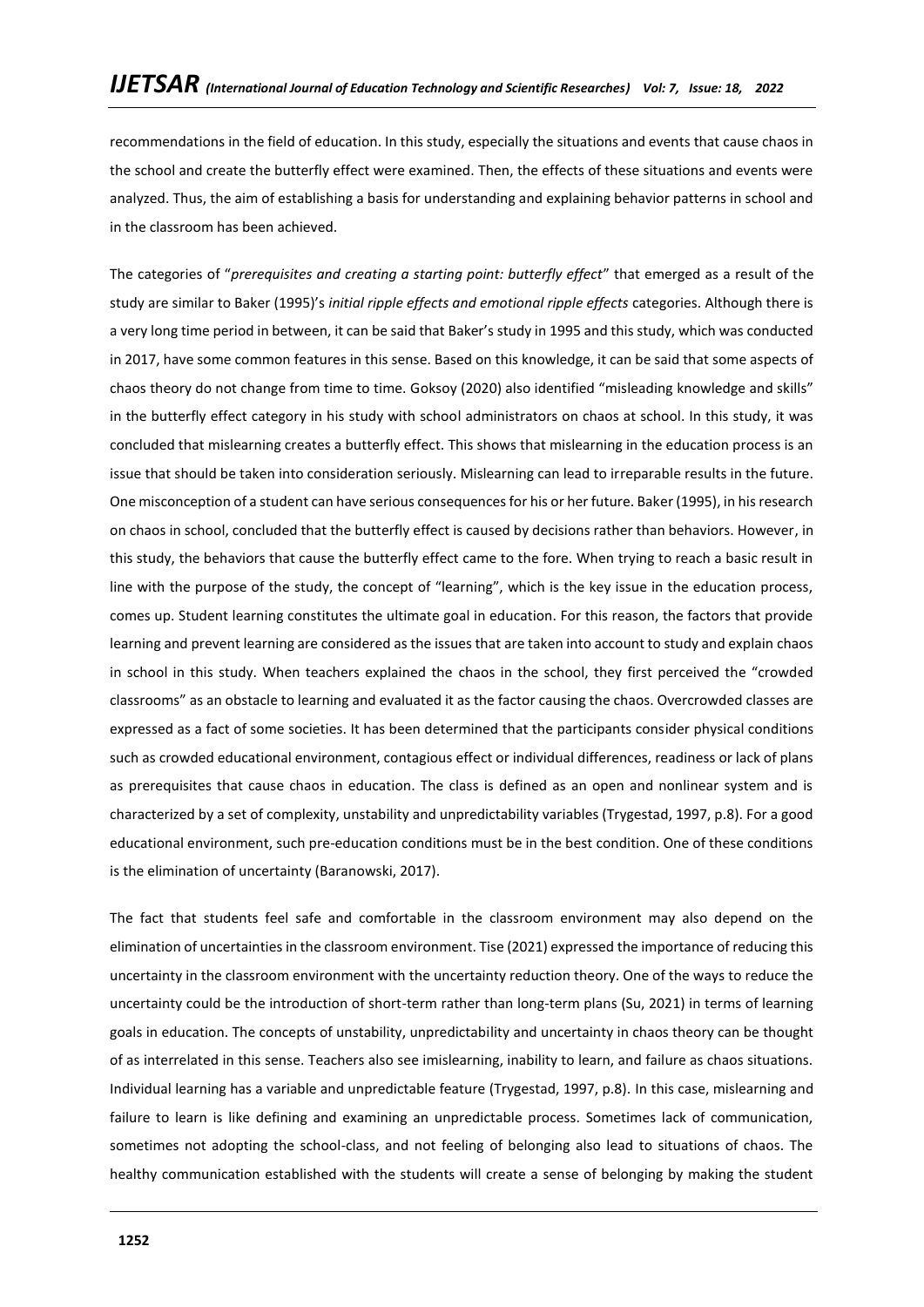adopt the school, and accordingly, it will be possible to increase learning and success by ensuring participation and cooperation. It has been concluded that undesirable disciplinary events such as violence, absenteeism and swearing at school, as well as the abuse of goodwill and understanding, spread rapidly from time to time, resulting in a state of chaos. Ly et al. (2021), as a result of their research on chaos at schools, determined a relationship between chaos at school and adolescent risk behaviors and emphasized the improvement of school climate. In this sense, first of all, what to do at the school administration level should be discussed. In addition, as a result of the study, it has been concluded that the environment, culture, family and the attitude of the school administration and the system play a key role in the occurence/non-occurrence of chaos environments. It has been determined that these factors sometimes cause the formation of a chaos environment and sometimes affect the prevention of chaos.

Two categories emerged related to the second aim of this study: *'creating a starting point: butterfly effect and chaos-free behaviors'*. These categories are the categories that come to light regarding the consequences of chaos in school. As a result of the initial effect of the chaos in the school, it has been determined that the chaos situations and events in the school have a chain effect that spreads in waves from time to time. It has been observed that sometimes the student's awareness of a subject or valuing the student, taking care of him/her, caressing his/her head, in other words, the critical touch made to the key point creates a sensitive beginning and the effect of this touch spreads in a chain manner. It is determined that this chain effect sometimes reflects positively and sometimes creates negative reflections such as mislearning, waste of time and transmission of negative behaviors.

The other result is chaos-free behaviors. These behaviors can be classified as *labor, effort, tenacity, more dialogue and communication, perpetuity, teamwork, acting jointly, help and support*. Teachers evaluated these behaviors as a way out of chaos environments or as a mitigating effect. In this framework, it becomes clear that chaos is not disorder but unpredictability (Trygestad, 1997, p.10). Trygestad states that the critical point of the learning process is the junction point or bifurcation of the imbalance.

When chaos theory is studied and explained in a classroom setting, the complex and unpredictable aspect of learning attracts attention (Trygestad, 1997). Trygestad mentions that learning occurs in nonlinear complex systems at unpredictable bifurcation points for each learner (p.10). At the same time, the complexity of the classroom environment is an aspec that teachers have to deal with (Huang et al., 2021). Goksoy (2020) in his study on chaos in school concluded that school administrators consider school management as a complex process. It is at this point that Davies' (2021) opinion that schools need to reach the limit of chaos in order to reach constructive positions becomes meaningful. The complexity of schools is also due to the fact that they are social systems. For this reason, we can consider this feature natural and consider chaos as a natural feature. School administrators can execute a more effective leadership behavior in the creation and management of chaos environments, with the measures they will take by taking into account this border point of chaos (to see stability in unstability). They can even be expected to develop a behavior of tolerance towards uncertainty.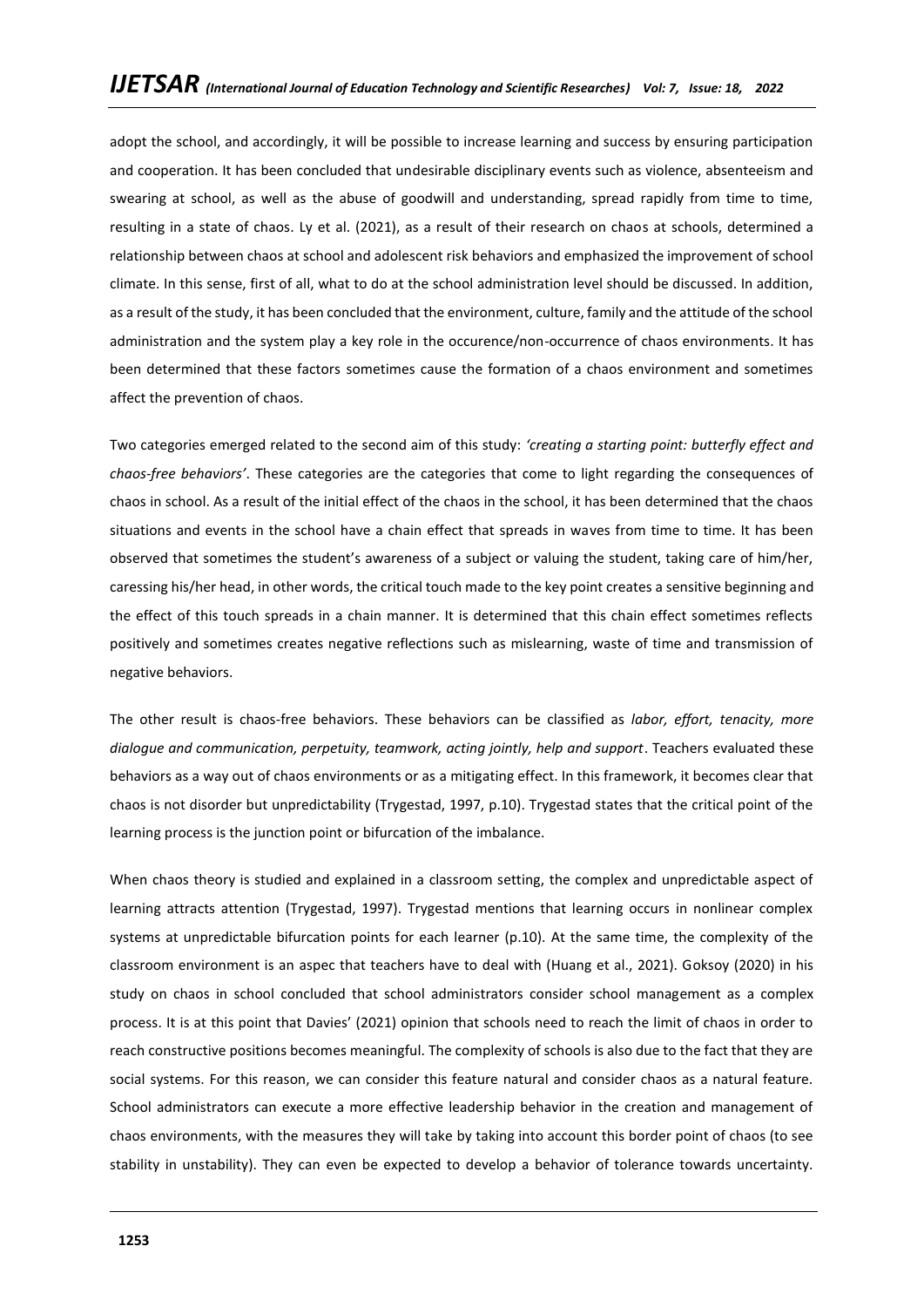Peschl, Deng & Larson (2021) interpreted uncertainty tolerance as the ability to accept some degree of uncertainty, to test ideas despite future threats and uncertainty, and to be motivated to move them forward. In this case, educators' uncertainty tolerance behavior may be more effective in managing chaos.

The finding that the characteristics of male and female school administrators such as "communication, strong social relations and teamwork" come to the fore during the periods of chaos revealed by Seven-Sarkaya & Cobanoglu (2020) in their research reinforces the above proposal. Although chaos is inevitable, its negative impact can be minimized with timely critical moves. Critical touches to the key point can lead to sensitive beginnings. Baker (1995) mentioned that knowing the effect of the butterfly effect on schools will benefit school administrators. Baker made a critical observation regarding the study of chaos and the butterfly effect in school. This finding is that flexible and adaptable school principals can better predict and manipulate the "ripple effects" that chaos will cause. For this reason, the words, behaviors, decisions, situations and events that can create the "butterfly effect" and "starting point" in schools and classrooms should be determined well and these determined issues can be a guide for the management of today's schools.

## **RECOMMENDATIONS**

After all, chaos is a fact of life. It can be seen in all areas of our lives, as well as in educational environments. Education is a dynamic structure and does not always follow a linear course. Educational organizations also have a complex feature of people, due to the fact that they are an open social system. Hence, it is not clear when and what the school administrators, teachers and students will encounter in schools. Therefore, it is important to manage chaos in educational environments and schools correctly and to minimize its negative effects. In this sense, school administrators and teachers need to gain knowledge and experience about which situations and factors create chaos and what the effects-results of this chaos can lead to. For researchers in the field of education, the results of this study have also led to a discussion on the issues of recognizing the starting points that create chaos in the school, managing unpredictability and uncertainty, determining and managing the factors inside and outside the school that cause chaos.

#### **ETHICAL TEXT**

"In this article, journal writing rules, publication principles, research and publication ethics rules, journal ethics rules have been followed. All responsibility for plagiarism and unauthorized data use in the study belongs to the author of the study. Since the data for this article were collected in *2017*, it does not require an ethics committee certificate of approval.

**Author(s) Contribution Rate:** In this study, the contribution rate of the author is 100%.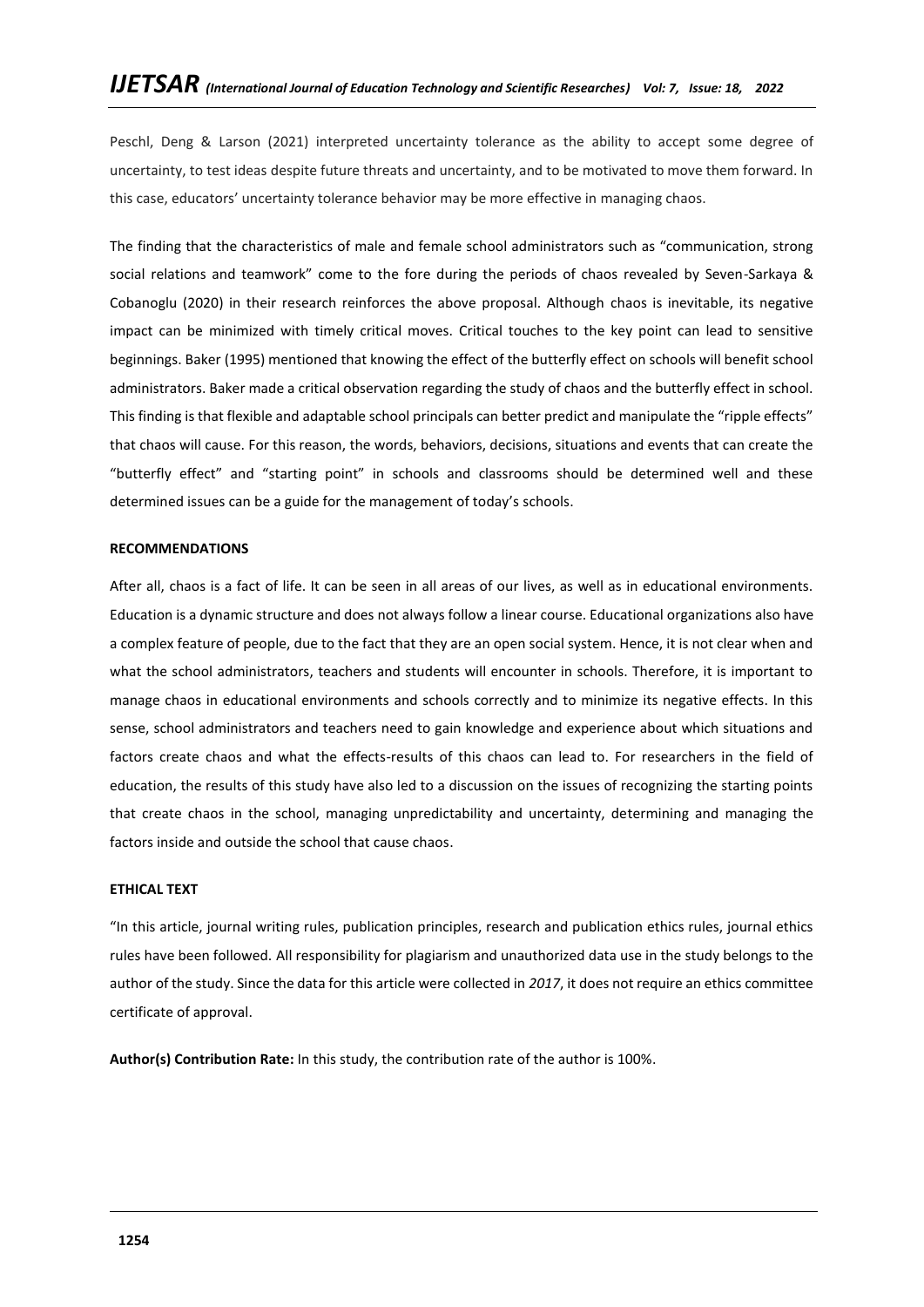#### **REFERENCES**

- Akcin, M.E., & Zengin, O. (2020). Düzensizliğin düzeni: Kaos kuramı ve sosyal hizmet. *Toplum ve Sosyal Hizmet, 31*(3), 1307-1323[. https://doi.org/10.33417/tsh.702267](https://doi.org/10.33417/tsh.702267)
- Altun, S. A. (2001). Kaos ve yönetim*. Kuram ve Uygulamada Eğitim Yönetimi Dergisi*, *28*, 451-469.
- Annells, M. (2006). Triangulation of qualitative approaches: Hermeneutical phenomenology and grounded theory. *Journal of Advanced Nursing*, *56*(1), 55-61[. https://doi.org/10.1111/j.1365-2648.2006.03979.x](https://doi.org/10.1111/j.1365-2648.2006.03979.x)
- Aricioglu, M.A., & Karabiyik, H. Ç. (2019). Örgütlerin geleceğine bir önerme olarak kaos teorisi ve kaos olgusunu anlamak. *Medeniyet ve Toplum Dergisi, 3*(2), 145-156. <https://dergipark.org.tr/en/pub/metder/issue/51471/608479>
- Arslan, F., & Toprakci, E. (2021). Examining the effects of attacks against school staff. *E-International Journal of Pedandragogy (e-ijpa), 1*(1), 1-21. Doi:<https://trdoi.org/10.27579808/e-ijpa.10>
- Baker, S.B. (1995). *Chaos theory in educational systems: Principal' perceptions of sensitive dependence on ınitial conditions*. [Electronic theses and dissertations]. East Tennessee State University. <https://dc.etsu.edu/cgi/viewcontent.cgi?article=4024&context=etd>
- Baranowski, M. (2017). *Education in times of uncertainty. Uncertainty in education. A critical approach*. pp. 63- 72. In Odrowaz-Coates, A. and S. Goswami. Symbolic Violence in Socio-Educational Context. A Post-Colonial Critique. Warsaw: Wydawnictwo Akademii Pedagogiki Specjalnej. <https://depot.ceon.pl/handle/123456789/12903>
- Bolman, L.G., & Deal, T.E. (2003). *Reframing organizations: Artistry, choice, and leadership.* (3th edition), Jossey-Bass.
- Charmaz, K. (2006). *Constructing grounded theory: A practical guide through qualitative analysis.* Sage Publications, London.
- Creswell, J.W. (2015). *Qualitative inquiry & resaerch design: Choosing among five approaches.* (2nd edition). Sage.
- Cvetek, S. (2008). Applying chaos theory to lesson planning and delivery. *European Journal of Teacher Education, 31*(3), 247–256[. https://doi.org/10.1080/02619760802208320](https://doi.org/10.1080/02619760802208320)
- Dag, A. (2018). Okul sosyal hizmeti bağlamında ilkokul ortaokul ve lise öğrencilerinin devamsızlık problemleri. *Akademik Hassasiyetler*, *5*(9), 171-194.
- Davis, E.J., Smith, T.J., & Leflore, D. (2008). *Chaos in the clasroom: a new theory of teaching and learning*. Carolina Academic Press.
- Davies, L. (2021). The edge of chaos: explorations in education and conflict. In *Third International Handbook of Globalisation,* Education and Policy Research (pp. 339-351). Springer, Cham.
- Demirtas, H. (2006). Yönetim kuram ve yaklaşımları eğitiminin ilköğretim okulu öğretmenlerinin sınıf yönetimi paradigmalarına etkileri. *Eğitimde Politika Analizleri ve Stratejik Araştırmalar Dergisi (INASED), 1*(1), 49- 70.
- Erturk, A. (2012). Kaos kuramı: Yönetim ve eğitimdeki yansımaları. *Kastamonu Eğitim Dergisi, 20*(3), 849-886.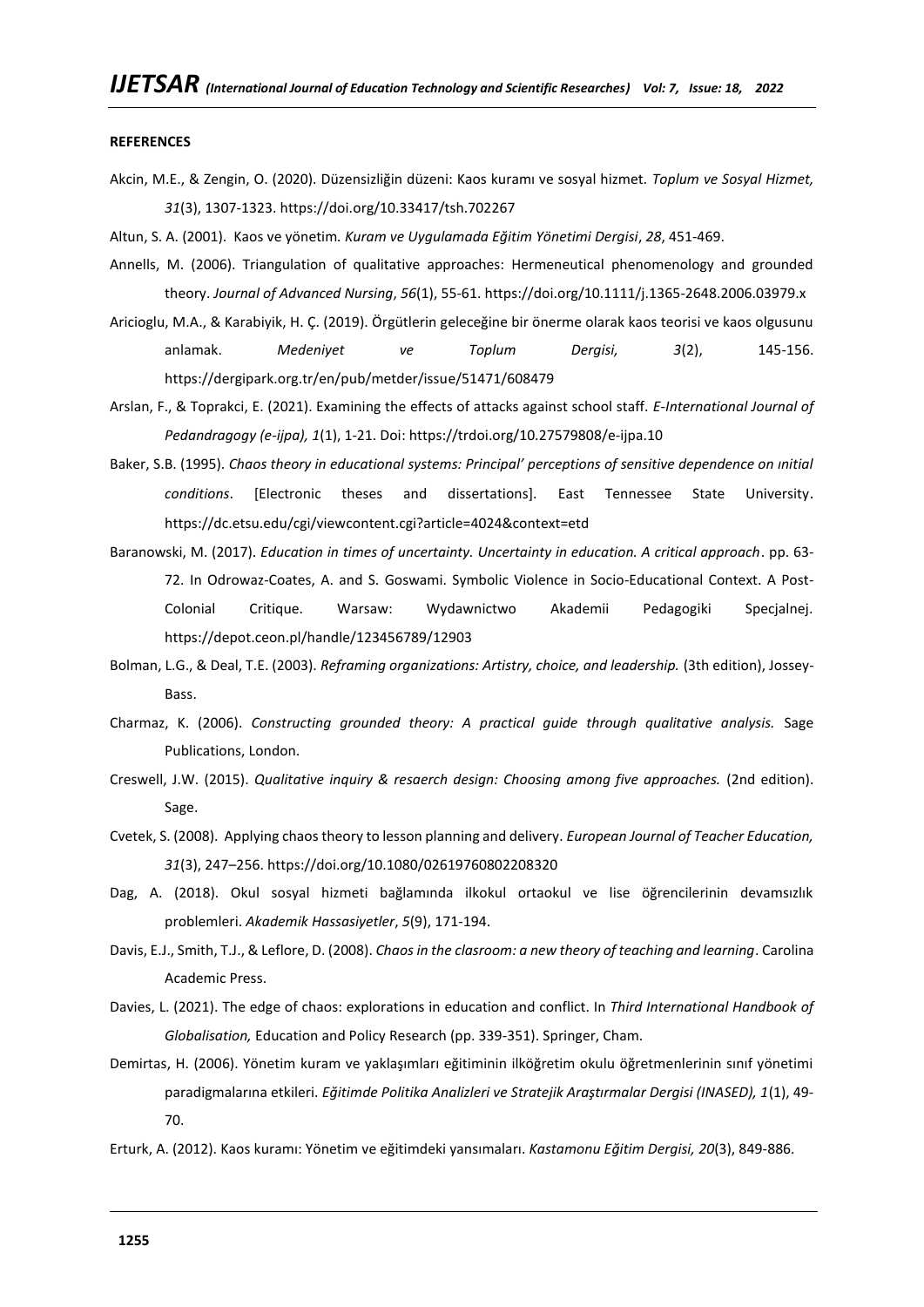- Forgues, B., & Thietart, R.A. (2016). *Chaos theory*. The palgrave encyclopedia of strategic management. pp. 1-5. [https://doi.org/10.1057/978-1-349-94848-2\\_384-1](https://doi.org/10.1057/978-1-349-94848-2_384-1)
- Ge, J., Smyth, R. E., Searle, M., Kirkpatrick, L., Evans, R., Elder, A., & Brown, H. (2021). Perspectives from students: How to tame the chaos and harness the power of technology for learning. *Brock Education Journal*, *30*(1), 74-94.
- Goksoy, S. (2020). Okul yöneticilerinin görüşlerine göre okullarda yaşanan kaos ve karmaşıklık durumlarının analiz edilmesi. *Kastamonu Education Journal, 28*(2), 570-583[. https://doi.org/10.24106/kefdergi.693399](https://doi.org/10.24106/kefdergi.693399)
- Huang, Y., Richter, E., Kleickmann, T., Wiepke, A., & Richter, D. (2021). Classroom complexity affects student teachers' behavior in a VR classroom. *Computers & Education*, *163*, 104100. https://Doi[.10.1016/j.compedu.2020.104100](http://doi.org/10.1016/j.compedu.2020.104100)
- Kappraff, J. (2019). Complexity and chaos theory in art. In: Wuppuluri, S., Wu, D. (Eds.) *On Art and Science*. The Frontiers Collection. Springer, Cham.
- Kearns, Á., Gallagher, A., & Cronin, J. (2021). Quality in the time of chaos: Reflections from teaching, learning and practice. *Perspectives of the ASHA Special Interest Groups*, *6*(5), 1310-1314. https:/[/doi.org/10.1044/2021\\_PERSP-21-00095](https://doi.org/10.1044/2021_PERSP-21-00095)
- Khanal, P., Bento, F., & Tagliabue, M. A. (2021). Scoping review of organizational responses to the COVID-19 pandemic in schools: A complex systems perspective. *Education Sciences, 11*(3), 115. <https://doi.org/10.3390/educsci11030115>
- Kiel, L.D., & Elliott, E.W. (1996). *Chaos theory in the social sciences: Foundations and applications.* University of Michigan Press.
- Klasen, J.M., & Lingard, L.A. (2021). The butterfly effect in clinical supervision. *Perspect Medical Education,*  10, 145–147.<https://doi.org/10.1007/s40037-021-00659-8>
- Loree, T., & Stupka, E. (1993). *Teaching and learning in a student success course: a discussion concerning the development of the internal locus of control using fuzzy logic, TQM, and chaos theory of education*. Presented At The National Conference On Teaching And Learning, Arlington.
- Ly, D. B., Dudovitz, R. N., Runger, D., Jackson, N. J., & Wong, M.D. (2021). Chaos in schools and its relationship to adolescent risk behaviors. *Academic Pediatrics, 21*(2), 329-335, <https://doi.org/10.1016/j.acap.2020.08.015>
- Matsuda, T. (2021). The body facing the violence in education: Critical options from somaesthetics. In *Somaesthetics and the Philosophy of Culture* (pp. 93-113). Routledge.
- Merriam, S. B. (2013). *Nitel araştırma desen ve uygulama için bir rehber*. (S. Turan, Trans. Ed.). Nobel Akademik Press. (Original work published 2009, 3th edition).
- Messman, E., Heinze, J., Hsieh, H.F., Hockley, N., Pomerantz, N., Grodzinski, A., Scott, B., Goldstein, N., & Zimmerman, M. (2022). Anonymous Reporting Systems for School-Based Violence Prevention: A Systematic Review. *Health Education & Behavior,* <https://doi.org/10.1177/10901981211073734>
- Miles, M, B., & Huberman, A. M. (1994). *Qualitative data analysis: An expanded Sourcebook.* (2nd ed). Thousand Oaks, CA: Sage.